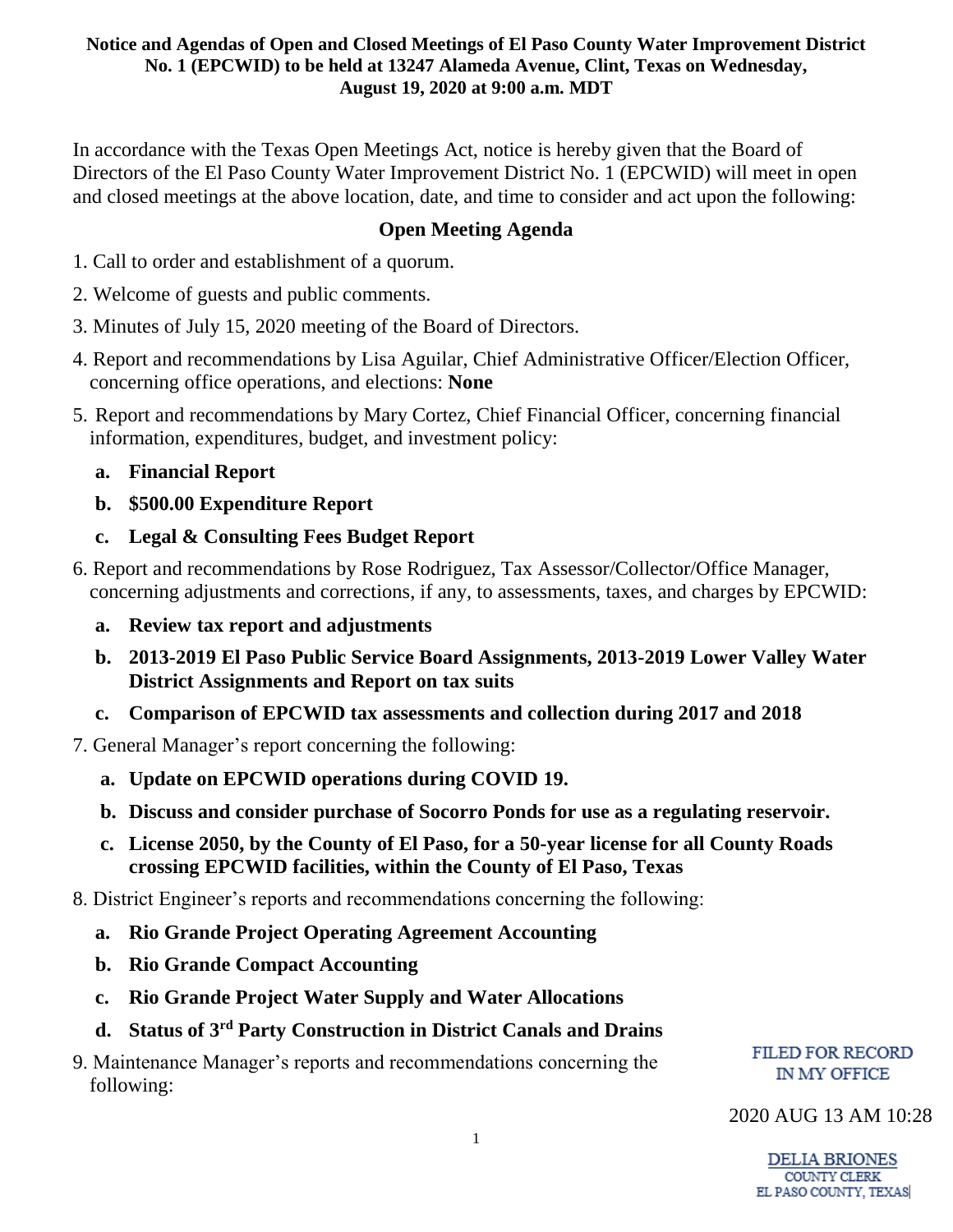#### **Notice and Agendas of Open and Closed Meetings of El Paso County Water Improvement District No. 1 (EPCWID) to be held at 13247 Alameda Avenue, Clint, Texas on Wednesday, August 19, 2020 at 9:00 a.m. MDT**

## **a. Drain maintenance program and water delivery system**

10. Water Master's reports and recommendations concerning the following:

## **a. Water use and availability**

- 11. Water delivery allocations to EPCWID water users and water available by contract.
- 12. Subdivision Plats within District Boundary requirement in License Manual:
	- **a. Application 2240, by CAD Consulting, Inc., for Iwaloye Properties, L.L.C., Femidavid Subdivision, being all of Tracts 4C, 4D, 4E, 4F, 4G, 4H, 4J, 4K, 4L, and 5, Block 8, City of El Paso, El Paso County, Texas, containing 6.1171 acres, Submission of Irrigable Land Exhibit**

13. Applications for Licenses for Use of District Real Property:

- **a. Application 2150, by the County of El Paso, for a 25-year license to cross the Madre Lateral for ingress and egress to Casa Ronquillo in San Elizario, Texas**
- **b. Application 2207, by William Kell, as Trustee of the Cervantes Revocable Trust, for a 50-year license to cross the Montoya Lateral Branch "A", approximately Station 65+65, via an existing bridge structure for private ingress and egress to Tract 7-B-1, Block 38 in the San Elizario Grant in the County of El Paso**
- **c. Application 2227, by Spectrum Gulf Coast, L.L.C., for a 25-year license to construct an aerial Fiber Cable across Ysla Lateral (an irrigation canal) at North Loop and Angel Barcena St., approximately station 278+70**
- 14. Sale of Surplus District Real Property under 49.226 of the Texas Water Code: **None**
- 15. Any or all of the items shown on the attached Closed Meeting Agenda.
- 16. Consideration of agenda items for next regular board meeting.
- 17. Adjournment.

At any time during the open meeting, the Board of Directors may retire into a closed meeting to discuss the subjects shown on the Closed Meeting Agenda after the presiding officer publicly announces that a closed meeting will be held; and identifies the section or sections of Chapter 551 of the Texas Government Code under which the closed meeting is held.